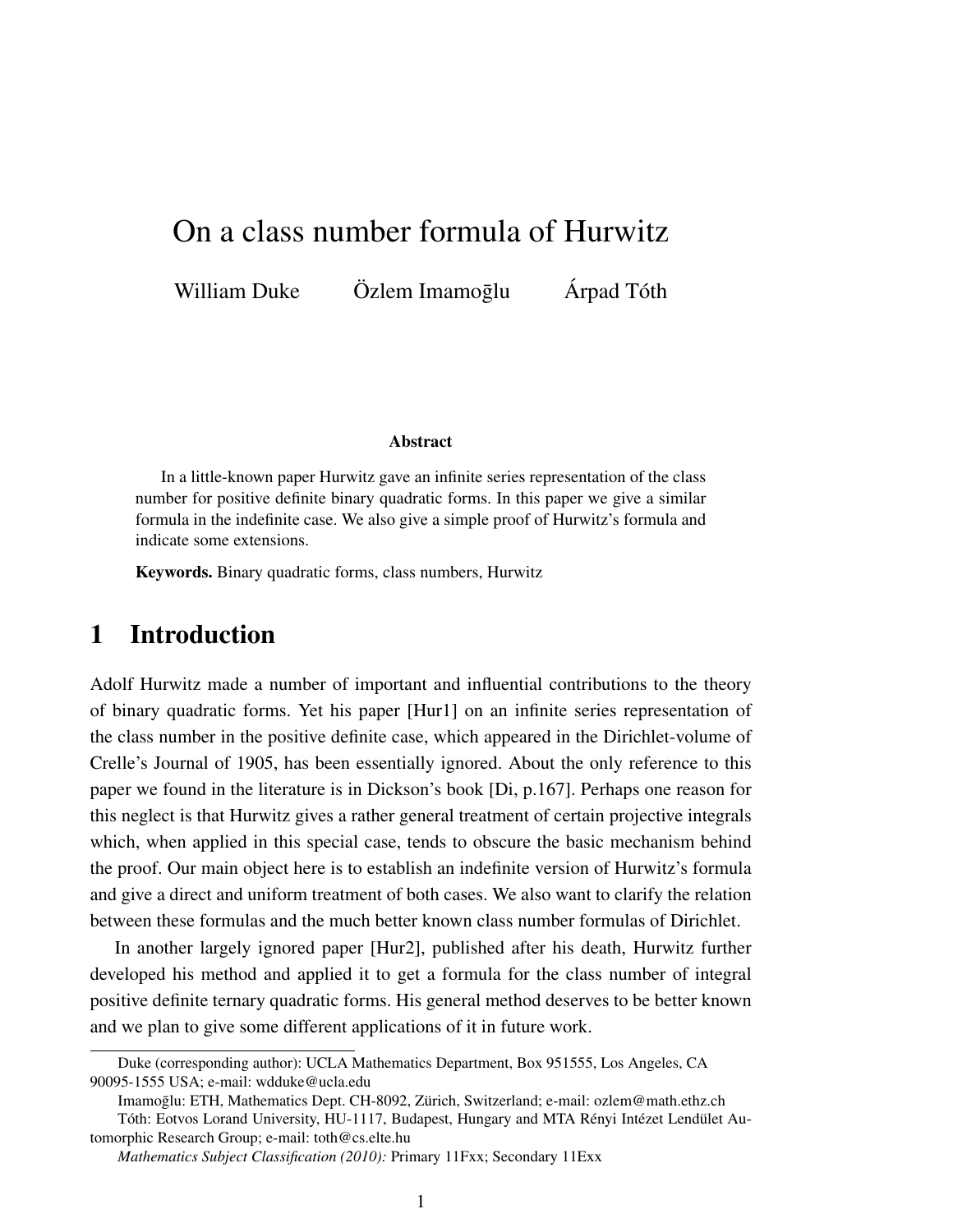# 2 Dirichlet's formulas

Before stating the Hurwitz formula and the indefinite version we will first set notation and recall Dirichlet's formulas. A standard reference is Landau's book [La]. For convenience we will generally use the notation from [DIT].

Consider the real binary quadratic form

$$
Q(x, y) = [a, b, c] = ax^{2} + bxy + cy^{2}
$$

with discriminant  $\text{disc}(Q) = d = b^2 - 4ac$ . Let  $g = \pm \left(\frac{\alpha}{\gamma} \frac{\beta}{\delta}\right) \in \text{PSL}(2, \mathbb{R})$  act on  $Q$  by

$$
Q \mapsto gQ(x, y) = Q(\delta x - \beta y, -\gamma x + \alpha y). \tag{2.1}
$$

For d a fundamental discriminant let  $\mathcal{Q}_d$  be the set of all (necessarily primitive) integral binary quadratic forms  $Q(x, y) = [a, b, c]$  of discriminant d that are positive definite when  $d < 0$ . Let  $\Gamma \backslash \mathcal{Q}_d$  denote a set of representatives of all classes of discriminant d under the action of  $\Gamma = \text{PSL}(2, \mathbb{Z})$ . Let  $h(d) = \#\Gamma \backslash \mathcal{Q}_d$  be the class number. Dirichlet's class number formulas can be expressed in terms of the Dirichlet series

$$
Z_d(s) = \sum_{\substack{a>0, \, 0 \le b < 2a \\ b^2 - 4ac = d}} a^{-s},\tag{2.2}
$$

which is absolutely convergent for Re s > 1. Let  $w_{-3} = 3, w_{-4} = 2$  and  $w_d = 1$  for  $d < -4$ .

**Theorem 1** (Dirichlet). For any fundamental  $d < 0$ 

$$
\frac{1}{w_d}h(d) = \frac{\pi}{6}|d|^{\frac{1}{2}}\lim_{s \to 1^+}(s-1)Z_d(s).
$$
 (2.3)

For  $d > 0$  set  $\epsilon_d = \frac{1}{2}$  $rac{1}{2}(t+u)$ √  $\overline{d}$ ) with t, u the positive integers for which  $t^2 - du^2 = 4$  with u is minimal. For  $d > 0$  fundamental

$$
h(d)\log\epsilon_d = \frac{\pi^2}{6}d^{\frac{1}{2}}\lim_{s\to 1^+} (s-1)Z_d(s).
$$
 (2.4)

Let  $L(s, \chi_d) = \sum_{n \geq 1} \chi_d(n) n^{-s}$  be the Dirichlet L-series with  $\chi_d(\cdot)$  the Kronecker symbol. Then by counting solutions to the quadratic congruence implicit in  $(2.2)$  we have

$$
\zeta(2s)Z_d(s) = \zeta(s)L(s,\chi_d)
$$

and so  $\frac{\pi^2}{6}$  $\frac{\tau^2}{6}$  res<sub>s=1</sub> $Z_d(s) = L(1, \chi_d)$ . This leads to the usual finite versions of Dirichlet's formulas: when  $d < 0$  we have that

$$
h(d) = -\frac{w_d}{2|d|} \sum_{1 \le m < d} m \chi_d(m),
$$

while when  $d > 0$ 

$$
\epsilon_d^{h(d)} = \prod_{1 \le m < d} \left( \sin \frac{\pi r}{d} \right)^{-\chi_d(m)}.
$$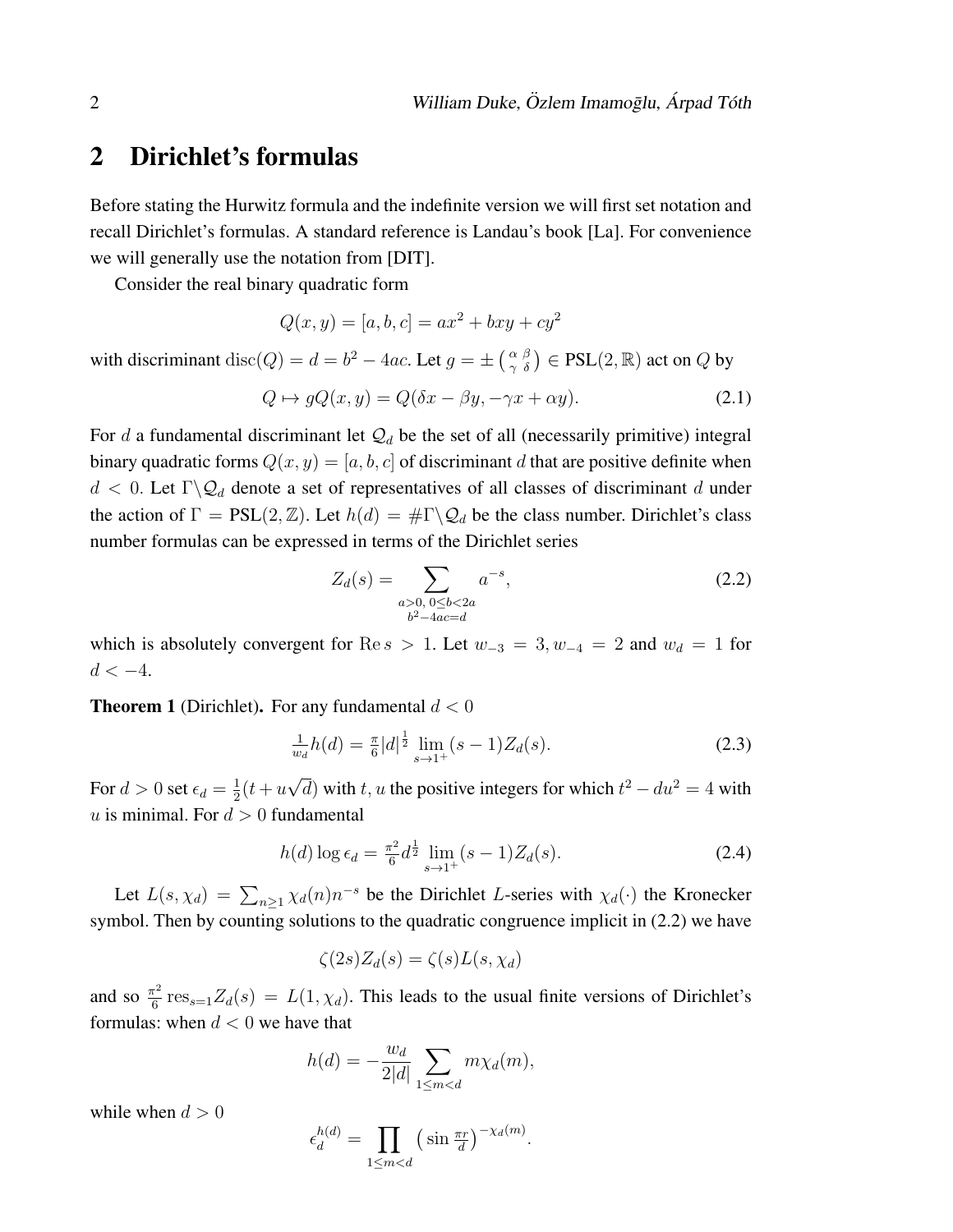#### 3 Hurwitz's formula and the indefinite case

Hurwitz's formula gives the class number when  $d < 0$  in terms of an absolutely convergent analogue of the divergent series  $Z_d(1)$  from (2.2). A nice feature is that approximations increase monotonically to their limit.

**Theorem 2** (Hurwitz). For  $d < 0$  a fundamental discriminant

$$
\frac{1}{w_d}h(d) = \frac{1}{12\pi}|d|^{\frac{3}{2}} \sum_{\substack{a>0 \ b^2-4ac=d}} \frac{1}{a(a+b+c)c}.
$$

Each term in the sum is positive and the sum converges.

In fact, this holds for any negative discriminant d when  $\frac{1}{w_d}h(d)$  is replaced by the Hurwitz class number  $H(-d)$ , although Hurwitz only stated the formula for even d. The proofs immediately extend to include all negative discriminants. The convergence of this series is rather slow. Hurwitz also gave the equivalent formulation

$$
\sum_{\substack{a>0\\b^2-4ac=d}}\frac{1}{a(a+b+c)c} = |d|^{-1}\sum_{4rs=|d|}\frac{4}{r+s} + \sum_{n\geq 1}\frac{4}{n^2-d}\sum_{4rs=n^2-d}\left(\frac{1}{r+s+n} + \frac{1}{r+s-n}\right),\tag{3.1}
$$

where  $r, s$  are positive.

Actually Hurwitz gave a whole series of formulas for  $h(d)$  consisting of sums of series of the same shape that individually converge faster. The nicest one is given by

$$
\frac{1}{w_d}h(d) = \frac{1}{24\pi}|d|^{\frac{5}{2}} \sum_{\substack{a>0\\b^2-4ac=d}} \frac{1}{a^2(a+b+c)c^2}.
$$
\n(3.2)

We will prove this and give others in §8 below.

Turning now to the indefinite case, we will show the following.

**Theorem 3.** For  $d > 0$  a fundamental discriminant

$$
h(d)\log \epsilon_d = d^{\frac{1}{2}} \sum_{[a,b,c] \text{ reduced}} b^{-1} + d^{\frac{3}{2}} \sum_{\substack{a>0, b^2 > d \\ (2a+b)^2 > d \\ b^2 - 4ac = d}} \frac{1}{3(b+2a)b(b+2c)},
$$
(3.3)

where *reduced* means reduced in the sense of Zagier, meaning that  $a > 0, c > 0$  and  $b > a + c$ . The sum over reduced forms is finite and each term in the infinite sum is positive, the sum being convergent.

Note that it is no longer true that each individual factor  $(b+2a)$ ,  $b$ ,  $(b+2c)$  is positive but their product is positive. As in the positive definite case, approximations increase monotonically as more terms are taken.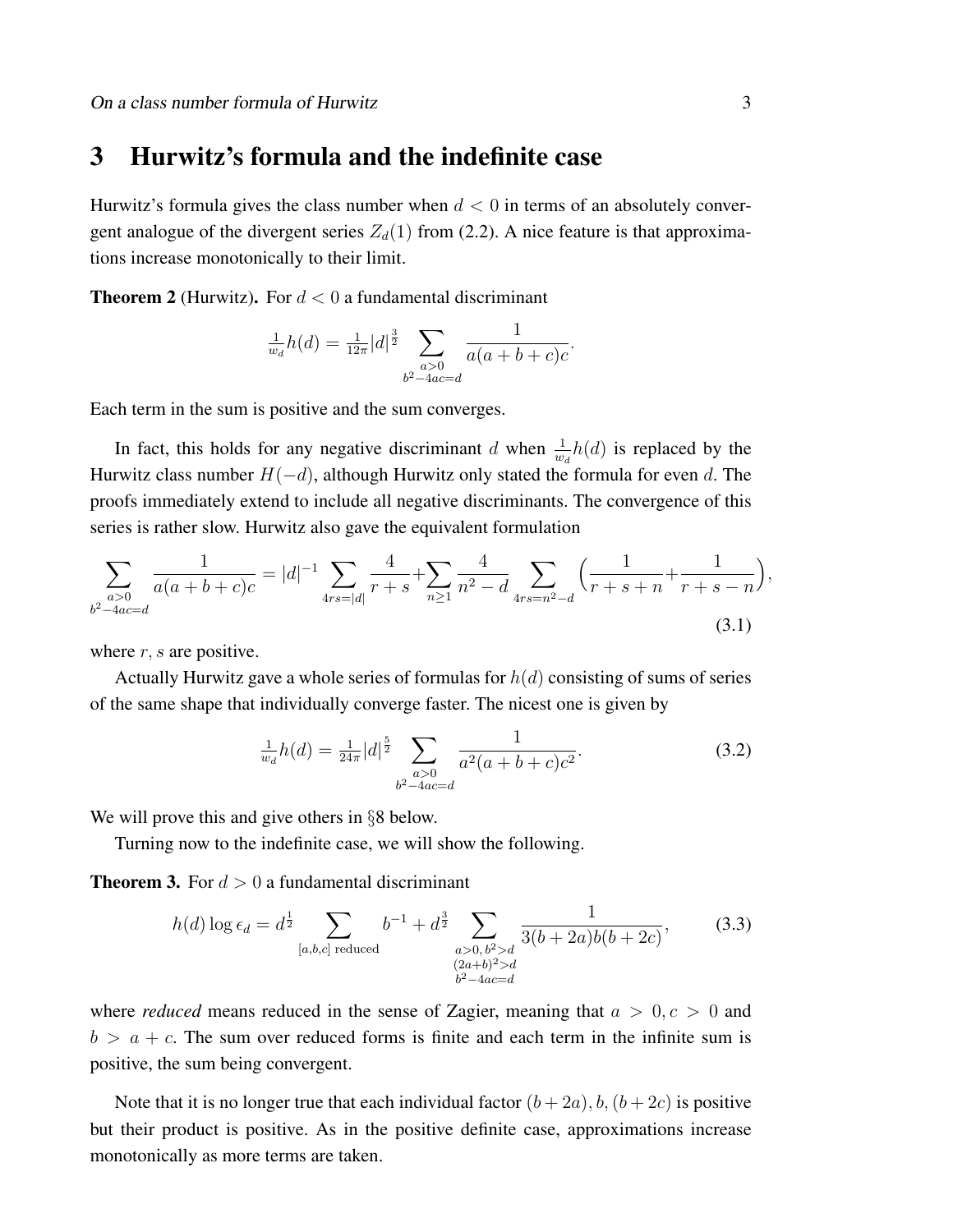Consider the example  $d = 5$ . Taking  $a \le 100$  and  $|b| \le 100$  in the infinite sum yields the approximation 0.961098 to the correct value

$$
h(5)\log \epsilon_5 = \log(\frac{3+\sqrt{5}}{2}) = 0.962424\ldots, \tag{3.4}
$$

while taking  $a \leq 500$  and  $|b| \leq 500$  gives 0.962282.

Similarly to (3.2), we can derive faster converging series at the expense of more complicated formulas. Here is the next case, to be proven at the end of §8.

$$
h(d) \log \epsilon_d = d^{\frac{1}{2}} \sum_{[a,b,c] \text{ reduced}} \frac{b(4b+a) - c(4a+b)}{3b^3} + d^{\frac{5}{2}} \sum_{\substack{a>0, b^2 > d \\ (2a+b)^2 > d \\ b^2 - 4ac = d}} \frac{3ab + 2ac + b^2}{3(b+2a)^2b^2(b+2c)^3}.
$$
\n(3.5)

Taking  $a \le 100$  and  $|b| \le 100$  in (3.5) gives the approximation 0.962405 to the value in (3.4) while taking  $a \le 500$  and  $|b| \le 500$  gives 0.962423.

As another example,

$$
h(221) \log \epsilon_{221} = 4 \log(\frac{15 + \sqrt{221}}{2}) = 10.8143\dots
$$

is approximated by 10.8083 from (3.3) and by 10.8141 from (3.5) by taking  $a \le 2000$  and  $|b| < 2000$ .

Since the rational numbers given by the finite sums

$$
R_1(d) = \sum_{[a,b,c] \text{ reduced}} b^{-1}
$$
 and  $R_2(d) = \sum_{[a,b,c] \text{ reduced}} \frac{b(4b+a)-c(4a+b)}{3b^3}$ 

give lower bounds for  $L(1, \chi_d) = d^{-\frac{1}{2}} h(d) \log \epsilon_d$ , it is obviously of interest (and no doubt extremely difficult) to estimate them from below. Numerically, the values of  $R_j(d)$  for  $j = 1, 2$  seem to account for at least a constant proportion of the value of  $L(1, \chi_d)$ , with the constant being larger for  $R_2$  than for  $R_1$ .

As will become clear, it is possible to give formulas of the same shape as those in (3.3) and (3.5) for the residue at  $s = 1$  of an ideal class zeta function (and hence for  $\log \epsilon_d$ ) by suitably restricting both the finite and infinite sums over  $[a, b, c]$ . Note that Kohnen and Zagier in [KZ, p. 223] gave the values of such zeta functions at  $s = 1 - k$  for  $k \in \{2, 3, 4, 5, 7\}$  as sums over reduced forms of certain polynomials in a, b, c.

### 4 Eisenstein series

It is instructive to sketch in some detail proofs of (2.3) and (2.4) of Theorem 1 that are prototypes for our proofs of Theorems 2 and 3. Define for  $\tau \in \mathcal{H}$ , the upper half-plane,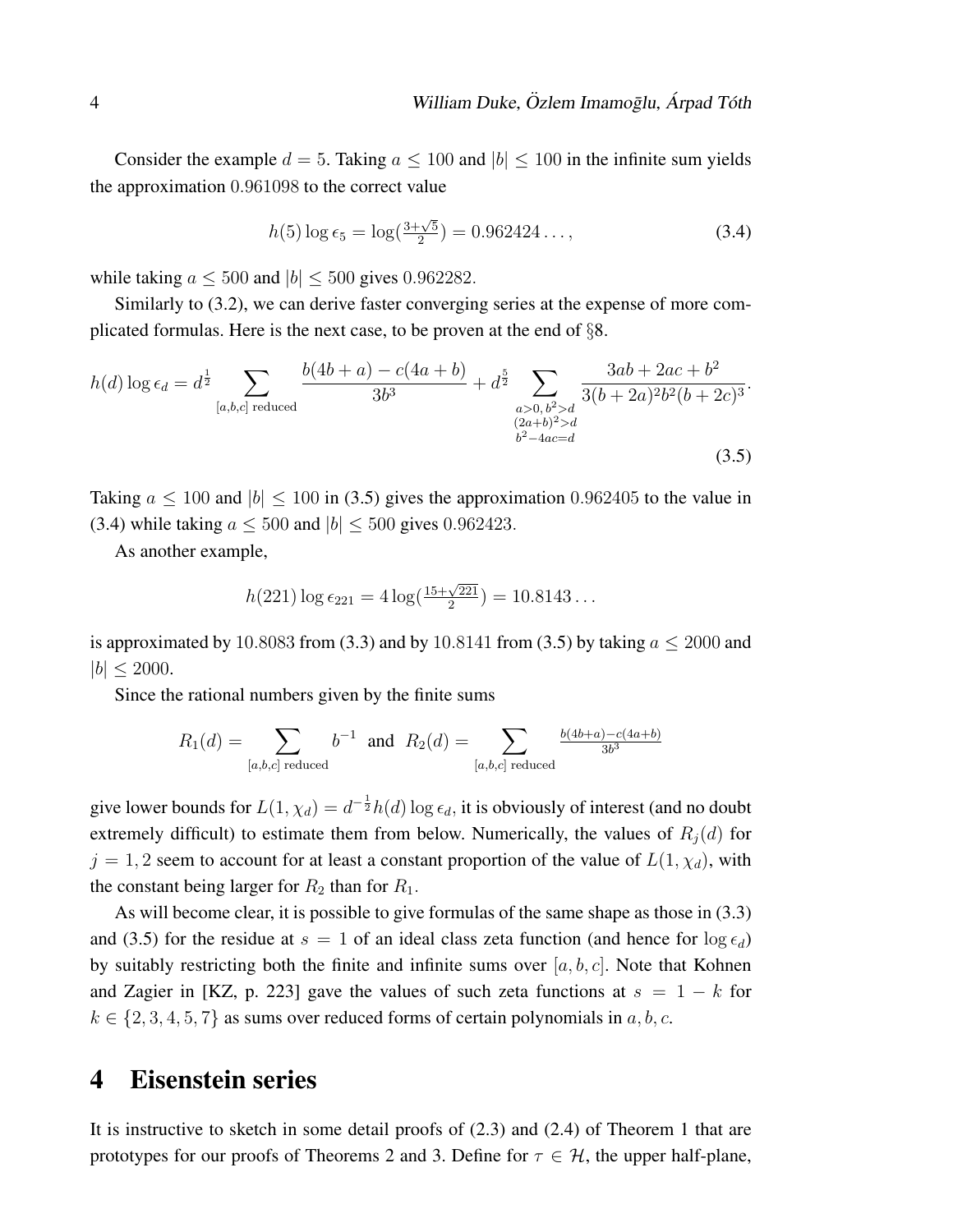and for  $Re(s) > 1$  the Eisenstein series

$$
E(\tau, s) = \sum_{g \in \Gamma_{\infty} \backslash \Gamma} (\operatorname{Im} g \tau)^s.
$$

Here  $\Gamma_{\infty}$  consists of the translations by integers in  $\Gamma$ . Let  $\Delta$  be the (positive) hyperbolic Laplacian. Since  $\Delta \text{Im}\tau = s(s-1) \text{Im}\tau$  and  $\Delta$  commutes with the usual linear fractional action  $\tau \mapsto g\tau$ , it follows that  $E(\tau, s)$  is an eigenfunction of  $-\Delta$ :

$$
-\Delta E(\tau, s) = s(1 - s)E(\tau, s).
$$

It is a crucial result that  $E(\tau, s)$  has a meromorphic continuation in s to  $\mathbb C$  and that it has a simple pole at  $s = 1$  with residue that is constant. In fact

$$
res_{s=1}E(\tau,s) = \frac{3}{\pi} = area \Gamma \backslash \mathcal{H}
$$
\n(4.1)

with respect to the usual invariant measure  $d\mu(\tau)$ .

For  $Q = [a, b, c]$  any real positive definite binary quadratic form of discriminant d associate the point √

$$
\tau_Q = \frac{-b + \sqrt{d}}{2a} \in \mathcal{H}.\tag{4.2}
$$

Note that for  $\tau \mapsto q\tau$  the usual linear fractional action for  $q \in PSL(2,\mathbb{R})$ 

$$
g\tau_Q = \tau_{gQ}.\tag{4.3}
$$

Then it is straightforward to check using (2.1) that

$$
E(\tau_Q, s) = \left(\frac{\sqrt{|d|}}{2}\right)^s \sum_{g \in \Gamma_\infty \backslash \Gamma} \left(gQ(1,0)\right)^{-s}.\tag{4.4}
$$

Therefore for  $d < 0$  we have that

$$
w_d \left(\frac{\sqrt{|d|}}{2}\right)^s Z_d(s) = \sum_{Q \in \Gamma \backslash \mathcal{Q}_d} E(\tau_Q, s),
$$

and (2.3) of Theorem 1 follows from this and (4.1).

The case  $d > 0$  is more involved. Let  $S_Q$  be the oriented semi-circle defined by

$$
a|\tau|^2 + b\text{Re}\tau + c = 0,
$$

oriented counterclockwise if  $a > 0$  and clockwise if  $a < 0$ . Given  $z \in S_Q$  let  $C_Q$  be the directed arc on  $S_Q$  from z to the image of z under the canonical generator  $g_Q$  of the isotropy subgroup of  $Q$ , which is given by

$$
g_Q z = \frac{(\frac{t}{u} + b)z + 2c}{-2az + \frac{t}{u} - b},
$$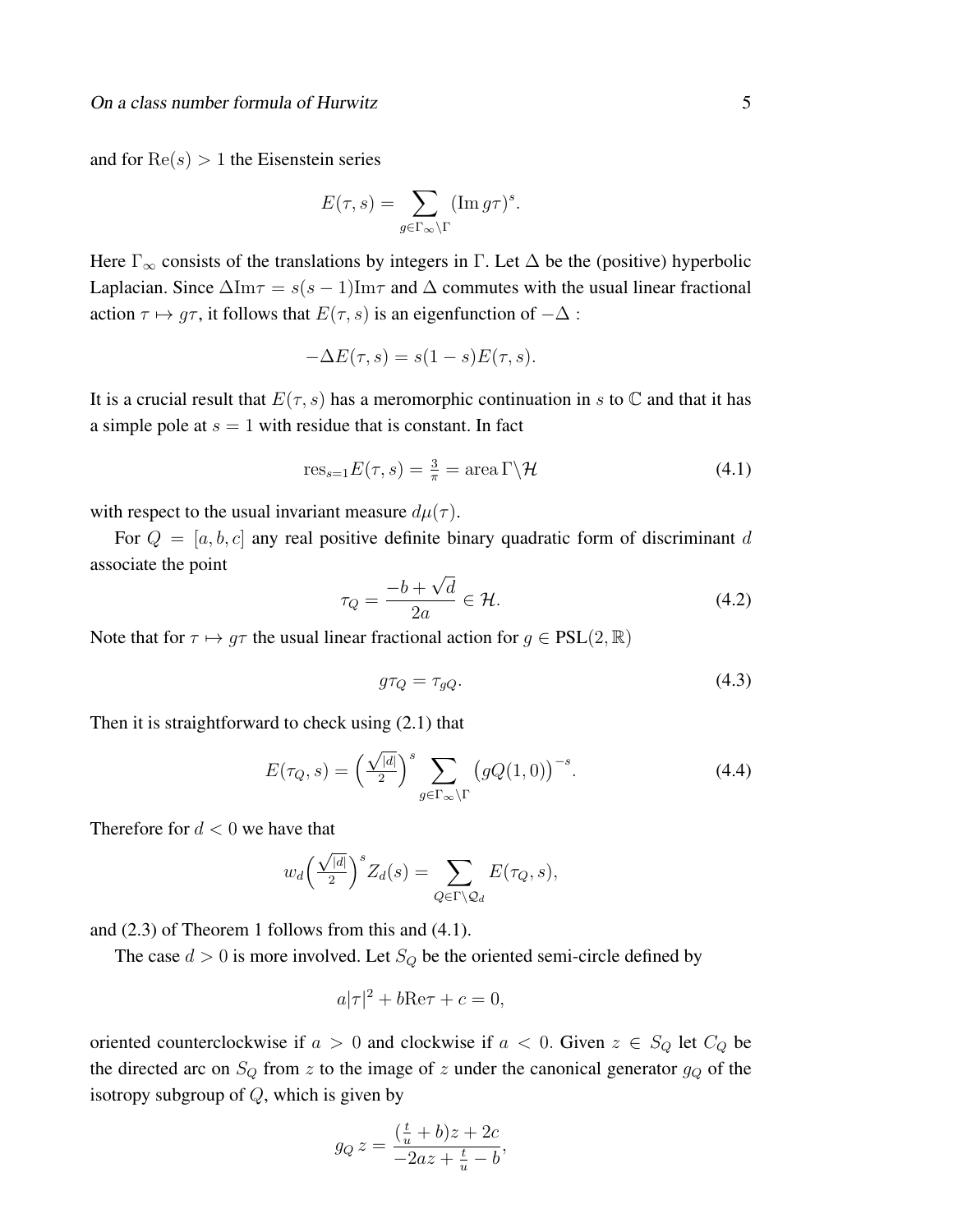where  $t, u$  were defined in Theorem 1. We want to show that

$$
d^{\frac{s}{2}} \frac{\Gamma(\frac{s}{2})^2}{\Gamma(s)} Z_d(s) = \sum_{Q \in \Gamma \backslash \mathcal{Q}_d} \int_{C_Q} E(\tau, s) d\tau_Q,
$$
\n(4.5)

where  $d\tau_Q =$  $\frac{\sqrt{d} d\tau}{Q(\tau,1)}$ . Then the second formula of Theorem 1 follows by (4.1) and the fact that

$$
\int_{C_Q} d\tau_Q = 2 \log \epsilon_d. \tag{4.6}
$$

But (see e.g. the proof of Lemma 7 in [DIT])

$$
\sum_{\Gamma \backslash \mathcal{Q}_d} \int_{C_Q} E(\tau, s) d\tau_Q = 2 \sum_{\substack{a > 0, 0 \le b < 2a \\ b^2 - 4ac = d}} \int_{S_Q} (\operatorname{Im} \tau)^s d\tau_Q. \tag{4.7}
$$

Let  $\tau = -\frac{b}{2a} +$ √ d  $\frac{\sqrt{d}}{2a}e^{i\theta}$ . Then using that  $d\tau_Q = \frac{d\theta}{\sin \theta}$  we have

$$
\int_{S_Q} (\operatorname{Im} \tau)^s d\tau_Q = \left(\frac{\sqrt{d}}{2a}\right)^s \int_0^\pi (\sin \theta)^{s-1} d\theta = \left(\frac{\sqrt{d}}{a}\right)^s \int_0^\infty u^{s-1} (1+u^2)^{-s} du = \frac{1}{2} d^{\frac{s}{2}} \frac{\Gamma(\frac{s}{2})^2}{\Gamma(s)} a^{-s},
$$

upon using the substitution  $u = \tan \frac{\theta}{2}$  for which  $\sin \theta = \frac{2u}{1+u^2}$  and  $d\theta = \frac{2}{1+u^2} du$ . This gives (4.5) hence (2.4) of Theorem 1.

## 5 Poincaré series

In this section we will prove Theorem 2 assuming the truth of Proposition 1 below, which we will prove in  $\S7$ . This proposition asserts that a certain Poincaré series is in fact a constant and gives an analogue of the constant residue value of the Eisenstein series from (4.1). Set for  $\tau \in \mathcal{H}$  and  $s_1, s_2, s_3 \in \mathbb{C}$ 

$$
H(\tau;s_1,s_2,s_3) = (\operatorname{Im} \tau)^{s_1+s_2+s_3} |\tau|^{-2s_2} |\tau-1|^{-2s_3}.
$$

**Lemma 1.** Suppose that  $\sigma_j = \Re s_j \ge 1$  for  $j = 1, 2, 3$ . Then the Poincaré series

$$
P(\tau) = P(\tau; s_1, s_2, s_3) = \sum_{g \in \Gamma} H(g\tau; s_1, s_2, s_3)
$$

converges absolutely and uniformly for  $\tau$  in any compact subset of H. We have that

$$
P(g\tau) = P(\tau) \text{ for any } g \in \Gamma \text{ and } P(-\overline{\tau}) = P(\tau). \tag{5.1}
$$

Also,  $P(\tau; s_1, s_2, s_3)$  is invariant under permutations of  $(s_1, s_2, s_3)$ .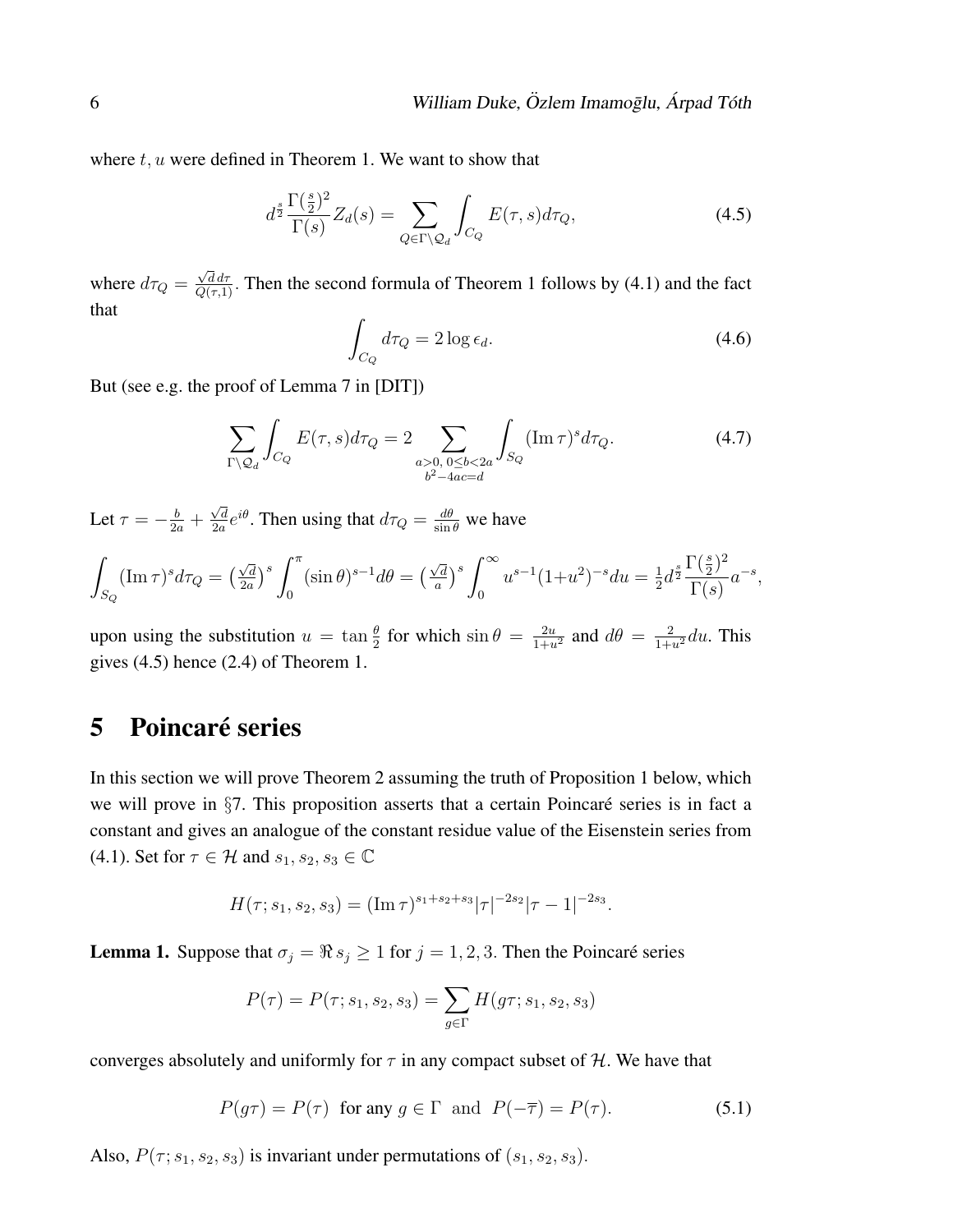*Proof.* The sum

$$
J(\tau;s_2,s_3) = \sum_{k \in \mathbb{Z}} |\tau + k|^{-2s_2} |\tau + k - 1|^{-2s_3}
$$

converges to a continuous periodic function and separating the  $k = 0$  and  $k = 1$  terms shows that it satisfies

$$
J(\tau;s_2,s_3) \ll_{\tau} |\tau|^{-2\sigma},\tag{5.2}
$$

where  $\sigma = \max(\sigma_2, \sigma_3)$ . For  $g = \pm \left( \begin{smallmatrix} a & b \\ c & d \end{smallmatrix} \right) \in \Gamma$  with  $a \neq 0$  we have

$$
|g\tau|^{-1} = |\frac{c\tau + d}{a\tau + b}| \le (\text{Im}\,\tau)^{-1}|c\tau + d|.
$$

Thus the sum

$$
S = \sum_{g \in \Gamma_{\infty} \backslash \Gamma} (\operatorname{Im} g \tau)^{s_1 + s_2 + s_3} J(g \tau; s_2, s_3)
$$

is majorized by a constant multiple of

$$
\sum_{(c,d)=1} |c\tau + d|^{-2\sigma_1 - 2\min(\sigma_2,\sigma_3)},
$$

where the constant depends only on  $\tau$ . Since clearly  $S = P(\tau; s_1, s_2, s_3)$ , the claimed convergence follows from our assumption on  $s_1, s_2, s_3$ . It is plain that this assumption can be weakened and we will still have convergence.

The statements in (5.1) are obvious and the symmetry of P in  $(s_1, s_2, s_3)$  follows from them and the easily verified identities

$$
H(1 - \overline{\tau}; s_1, s_2, s_3) = H(\tau; s_1, s_3, s_2) \text{ and } H(\frac{-1}{\tau - 1}; s_1, s_2, s_3) = H(\tau; s_2, s_3, s_1).
$$

In analogy with (4.1) we have the following.

**Proposition 1.** For  $s_1 = s_2 = s_3 = 1$  the Poincaré series satisfies

$$
P(\tau; 1, 1, 1) = \frac{3\pi}{2}.\tag{5.3}
$$

Theorem 2 is an easy consequence of Proposition 1. First, we also have an analogue of (4.4) for our Poincaré series:

$$
P(\tau_Q; s_1, s_2, s_3) = \left(\frac{\sqrt{|d|}}{2}\right)^{s_1 + s_2 + s_3} \sum_{g \in \Gamma} \left(gQ(1,0)\right)^{-s_1} \left(gQ(0,1)\right)^{-s_2} \left(gQ(1,1)\right)^{-s_3}.
$$
\n(5.4)

A calculation using (5.4) and (2.1) gives

$$
w_d \left(\frac{\sqrt{|d|}}{2}\right)^{s_1+s_2+s_3} \sum_{\substack{a>0\\b^2-4ac=d}} a^{-s_1} c^{-s_2} (a+b+c)^{-s_3} = \sum_{Q \in \Gamma \backslash \mathcal{Q}_d} P(\tau_Q; s_1, s_2, s_3). \tag{5.5}
$$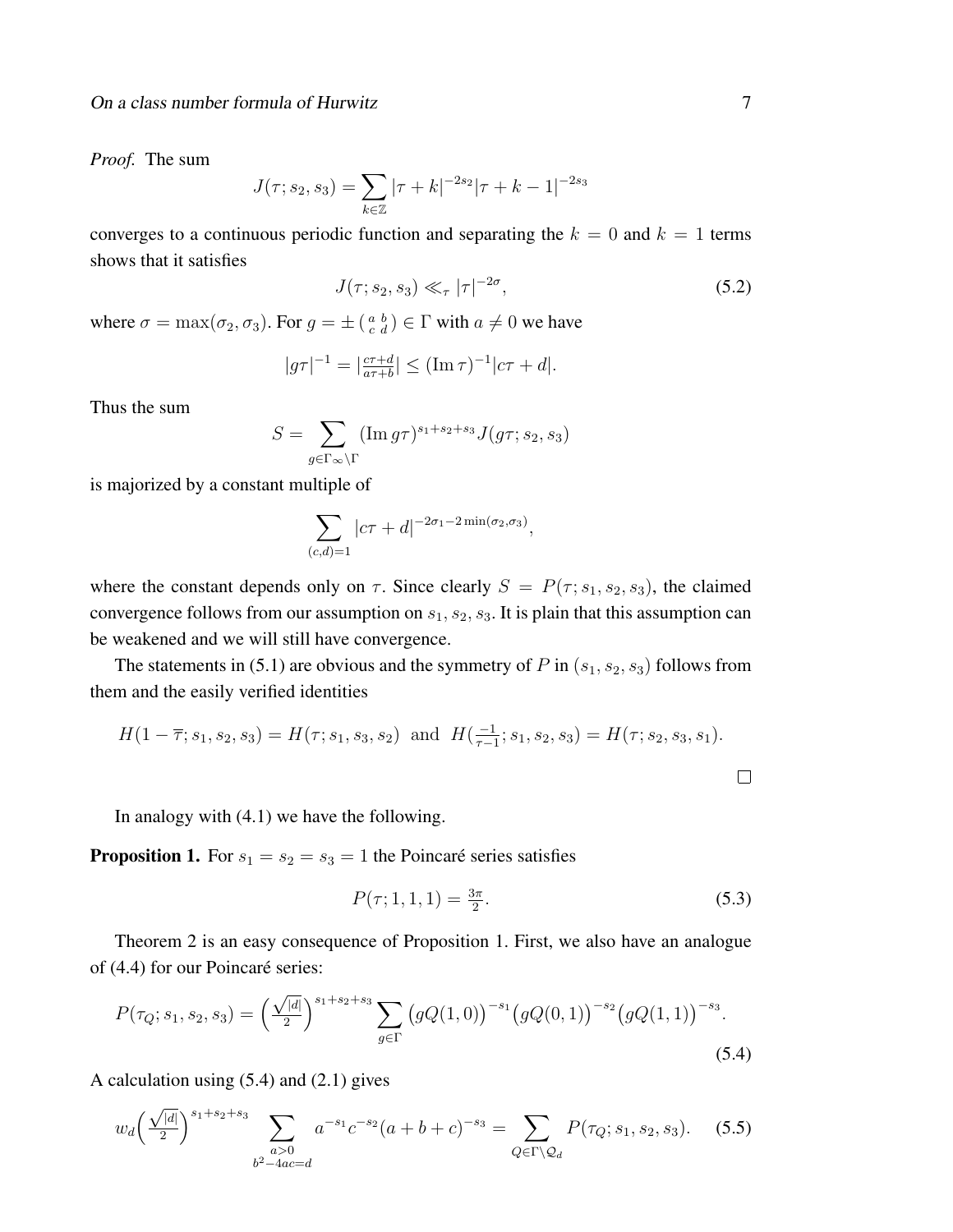Theorem 2 now follows from (5.5) and Proposition 1 by taking  $s_1 = s_2 = s_3 = 1$ , the convergence of the series following from that of  $P(\tau; 1, 1, 1)$ .

We remark that the fact that  $P(\tau_Q; 1, 1, 1) = \frac{3\pi}{2}$  for  $P(\tau_Q; 1, 1, 1)$  in the form (5.4) was obtained by Hurwitz (see (8), p. 200 of [Hur1]).

## 6 Proof of Theorem 3

We turn now to the proof of Theorem 3, again assuming Proposition 1. As before, the case  $d > 0$  is harder. Similarly to (4.7) we have

$$
\sum_{Q \in \Gamma \backslash \mathcal{Q}_d} \int_{C_Q} P(\tau; s_1, s_2, s_3) d\tau_Q = 2 \sum_{\substack{a > 0 \\ b^2 - 4ac = d}} I_Q(s_1, s_2, s_3), \tag{6.1}
$$

where

$$
I_Q = I_Q(s_1, s_2, s_3) = \int_{S_Q} (\operatorname{Im} \tau)^{s_1 + s_2 + s_3} |\tau|^{-2s_1} |\tau - 1|^{-2s_2} d\tau_Q.
$$

The factor of 2 in (6.1) is due to the fact that the sum is restricted to  $a > 0$ . As before let  $\tau = -\frac{b}{2a} +$  $\sqrt{d}$  $\frac{\sqrt{d}}{2a}e^{i\theta}$ . Using that  $d\tau_Q = \frac{d\theta}{\sin \theta}$  $\frac{d\theta}{\sin\theta}$ ,  $|\tau|^2 = \frac{1}{(2a)}$  $\frac{1}{(2a)^2} [b^2 + d - 2b]$  $\ddot{\phantom{0}}$  $d\cos\theta$  and

$$
|\tau - 1|^2 = \frac{1}{(2a)^2} [(2a+b)^2 + d - 2(2a+b)\sqrt{d}\cos\theta]
$$

we get that

$$
I_Q(s_1, s_2, s_3)
$$
  
= 
$$
\frac{d^{(s_1+s_2+s_3)/2}}{(2a)^{-s_1-s_2+s_3}} \int_{0}^{\pi} \frac{(\sin \theta)^{s_1+s_2+s_3-1} d\theta}{(b^2+d-2b\sqrt{d}\cos\theta)^{s_1}((2a+b)^2+d-2(2a+b)\sqrt{d}\cos\theta)^{s_2}}.
$$

Making the substitution  $u = \tan \frac{\theta}{2}$  so that  $\cos \theta = \frac{1 - u^2}{1 + u^2}$  $\frac{1-u^2}{1+u^2}$ ,  $\sin\theta = \frac{2u}{1+u^2}$  and  $d\theta = \frac{2}{1+u^2}du$ yields

$$
I_Q = \frac{4^{s_1+s_2}d^{(s_1+s_2+s_3)/2}}{a^{-s_1-s_2+s_3}} \int_0^\infty u^{s_1+s_2+s_3-1} (1+u^2)^{-s_3} (A'^2 + A^2 u^2)^{-s_1} (B'^2 + B^2 u^2)^{-s_2} du,
$$
\n
$$
(6.2)
$$

where

$$
A = b + \sqrt{d}
$$
,  $A' = b - \sqrt{d}$ ,  $B = b + 2a + \sqrt{d}$  and  $B' = b + 2a - \sqrt{d}$ . (6.3)

We now restrict to  $s_1 = s_2 = s_3 = 1$ .

**Lemma 2.** For  $A, A', B, B' \in \mathbb{R}$  we have that

$$
\frac{2}{\pi} \int_0^\infty \frac{u^2 \, du}{(1+u^2)(A'^2 + A^2 u^2)(B'^2 + B^2 u^2)} = \frac{1}{(|A| + |A'|)(|B| + |B'|)(|AB'| + |A'B|)}.
$$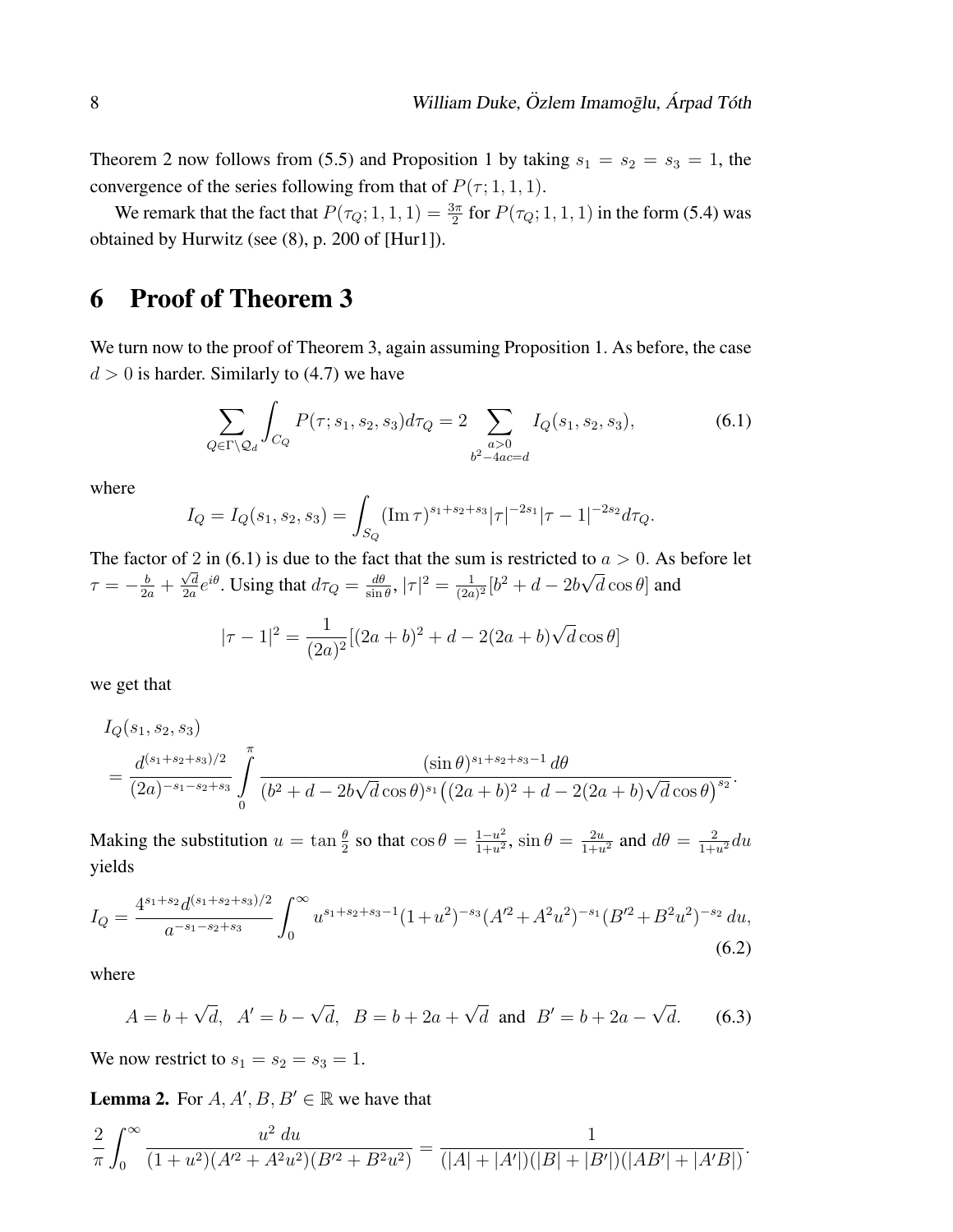*Proof.* The integral can be evaluated easily using partial fractions.

We must split the evaluation of  $I_Q = I_Q(1, 1, 1)$  in (6.2) into four cases depending on the signs of AA' and BB'. Denote by  $I_Q^{\pm, \pm}$  the corresponding value of  $I_Q$  according to these signs. We have

$$
I_Q^{+,+} = \frac{d^{\frac{3}{2}}\pi}{2b(b+2c)(b+2a)} \quad I_Q^{+,-} = -\frac{d^{\frac{1}{2}}\pi}{2b} \quad I_Q^{-,+} = \frac{d^{\frac{1}{2}}\pi}{2(b+2a)} \quad I_Q^{-,-} = -\frac{d^{\frac{1}{2}}\pi}{2(b+2c)}.
$$
\n
$$
(6.4)
$$

By  $(6.1)$ ,  $(6.4)$ , Proposition 1 and  $(4.6)$  we have

$$
h(d) \log \epsilon_d = \frac{1}{3} d^{\frac{3}{2}} \sum_{\substack{b^2 > d \\ (2a+b)^2 > d}} \frac{1}{b(2a+b)(b+2c)} + d^{\frac{1}{2}} R_1(d)
$$

where

$$
3R_1(d) = -\sum_{\substack{b^2 > d \\ (2a+b)^2 < d}} \frac{1}{b} + \sum_{\substack{b^2 < d \\ (2a+b)^2 > d}} \frac{1}{2a+b} - \sum_{\substack{b^2 < d \\ (2a+b)^2 < d}} \frac{1}{b+2c}.\tag{6.5}
$$

All sums are over a, b, c with  $a > 0$  and satisfying  $b^2 - 4ac = d$ . Again the positivity of the terms and the convergence of the infinite series follows from that of the Poincaré series and  $(6.1)$ .

**Lemma 3.** For  $R_1(d)$  in (6.5) and all discriminants  $d > 0$  we have the identity

$$
R_1(d) = \sum_{\substack{a>0, c>0 \\ b>a+c}} b^{-1},
$$

the sum being over all Zagier reduced forms of discriminant d, which is a finite sum.

*Proof.* Since  $a > 0$ , elementary calculations give that,  $(2a - b)^2 < d$  if and only if  $a + c < b$  and that  $b^2 > d$  if and only if  $c > 0$ . Hence for the first sum in (6.5) we have

$$
-\sum_{\substack{b^2 > d \\ (2a+b)^2 < d}} \frac{1}{b} = \sum_{\substack{b^2 > d \\ (2a-b)^2 < d}} \frac{1}{b} = \sum_{\substack{a > 0, c > 0 \\ b > a+c}} \frac{1}{b}.
$$

By mapping  $(a, b, c) \mapsto (a, 2a + b, a + b + c)$  we see that

$$
\sum_{\substack{b^2 > d \\ (2a-b)^2 < d}} \frac{1}{b} = \sum_{\substack{b^2 < d \\ (2a+b)^2 > d}} \frac{1}{2a+b},
$$

which is the second sum in (6.5). Mapping  $(a, b, c) \mapsto (b - a - c, 2a - b, -a)$  in the third sum yields

$$
\sum_{\substack{a>0,b^20,c>0\\b>a+c}}\frac{1}{b},
$$

which finishes the proof.

 $\Box$ 

 $\Box$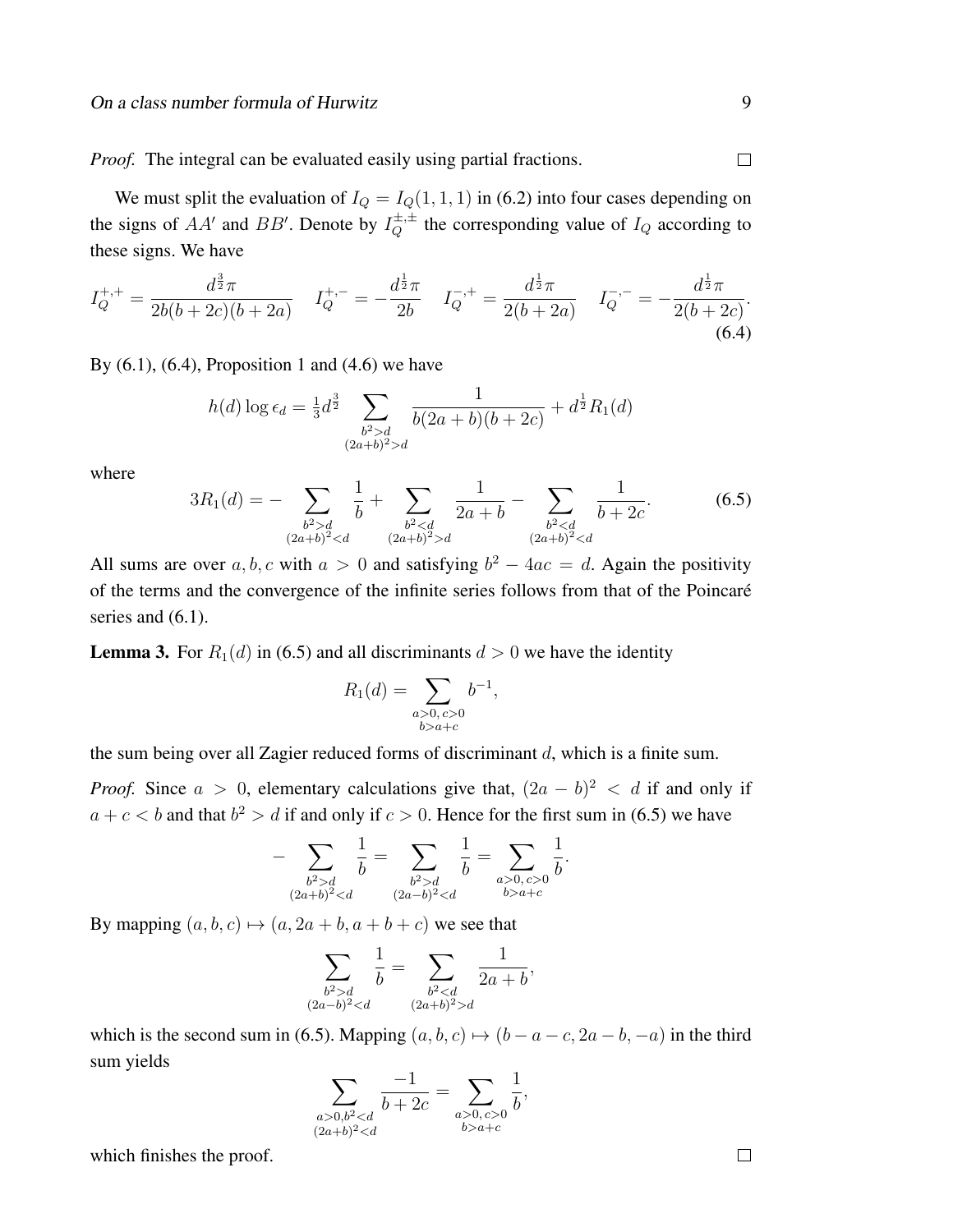### 7 Point-pair invariant

In this section we will prove Proposition 1 and hence finish the proofs of Theorems 2 and 3. Instead of following Hurwitz we will obtain it as a simple consequence of Selberg's theory [Se] of point-pair invariants.

Let  $\delta(\tau, z)$  be the hyperbolic distance between  $z, \tau \in \mathcal{H}$ . It is well known that

cosh 
$$
\delta(\tau, z) = \frac{|\tau - z|^2}{2\text{Im}(\tau)\text{Im}(z)} + 1.
$$
 (7.1)

Define

$$
k(\tau, z) = (\cosh \delta(\tau, z))^{-3},\tag{7.2}
$$

which is a point-pair invariant in that  $k(\tau, z) = k(g\tau, gz)$  for any  $g \in PSL(2, \mathbb{R})$ . The associated Γ- invariant kernel is

$$
K(\tau, z) = \sum_{g \in \Gamma} k(g\tau, z).
$$

Now we know that  $\int_{\Gamma \backslash \mathcal{H}} K(\tau, z)d\mu(z) = c$  is constant since 1 is an eigenfunction of  $\Delta$ and it is easy to compute that  $c = \pi$ . Proposition 1 follows from the next lemma.

**Lemma 4.** For  $\tau \in \mathcal{H}$ 

$$
\int_{\Gamma \backslash \mathcal{H}} K(\tau, z) d\mu(z) = \frac{2}{3} P(\tau; 1, 1, 1).
$$

*Proof.* Let  $\mathcal{F}_1 = \{z = x + iy : 0 \le x \le \frac{1}{2}\}$  $\frac{1}{2}$  and  $|z - 1| \ge 1$ } be the hyperbolic triangle with vertices at  $0, e^{\pi i/3}$  and  $\infty$ . Note that  $\mathcal{F}_1$  is obtained from the standard closed fundamental domain  $\mathcal F$  for  $\Gamma$  by mapping the left-hand half of  $\mathcal F$  to the hyperbolic triangle with corners at 0, *i* and  $e^{\pi i/3}$  by using the inversion  $S = \begin{pmatrix} 0 & -1 \\ 1 & 0 \end{pmatrix}$ . Thus  $\mathcal{F}_1$  is also a closed fundamental domain for Γ. Let

$$
\mathcal{F}_2 = \{ z = x + iy : 0 \le x \le 1 \text{ and } |z - \frac{1}{2}| \ge \frac{1}{2} \}.
$$

Then  $\mathcal{F}_2 = \mathcal{F}_1 \cup ST^{-1}\mathcal{F}_1 \cup TST_1$ , where  $T = \pm \begin{pmatrix} 1 & 1 \\ 0 & 1 \end{pmatrix}$ .

Any  $\tau \in \mathcal{H}$  can be expressed uniquely as  $\tau = \tau_Q$  for a positive definite real Q with  $\text{disc}(Q) = 1$ . For this Q we have

$$
3\int_{\Gamma\backslash\mathcal{H}} K(\tau,z)d\mu(z) = 3\int_{\mathcal{F}_1} K(\tau,z)d\mu(z) = \int_{\mathcal{F}_2} K(\tau,z)d\mu(z) = \int_{\mathcal{F}_2} \sum_{g\in\Gamma} k(g\tau_Q, z)d\mu(z) = \sum_{g\in\Gamma} \int_{\mathcal{F}_2} k(\tau_{gQ}, z)d\mu(z)
$$
(7.3)

by (4.3). A straightforward calculation using (4.2), (7.1) and (7.2) when  $z = x + iy$  and  $Q = [a, b, c]$  has  $disc(Q) = 1$  gives

$$
k(\tau_Q, z) = y^3 (c + bx + a(x^2 + y^2))^{-3}.
$$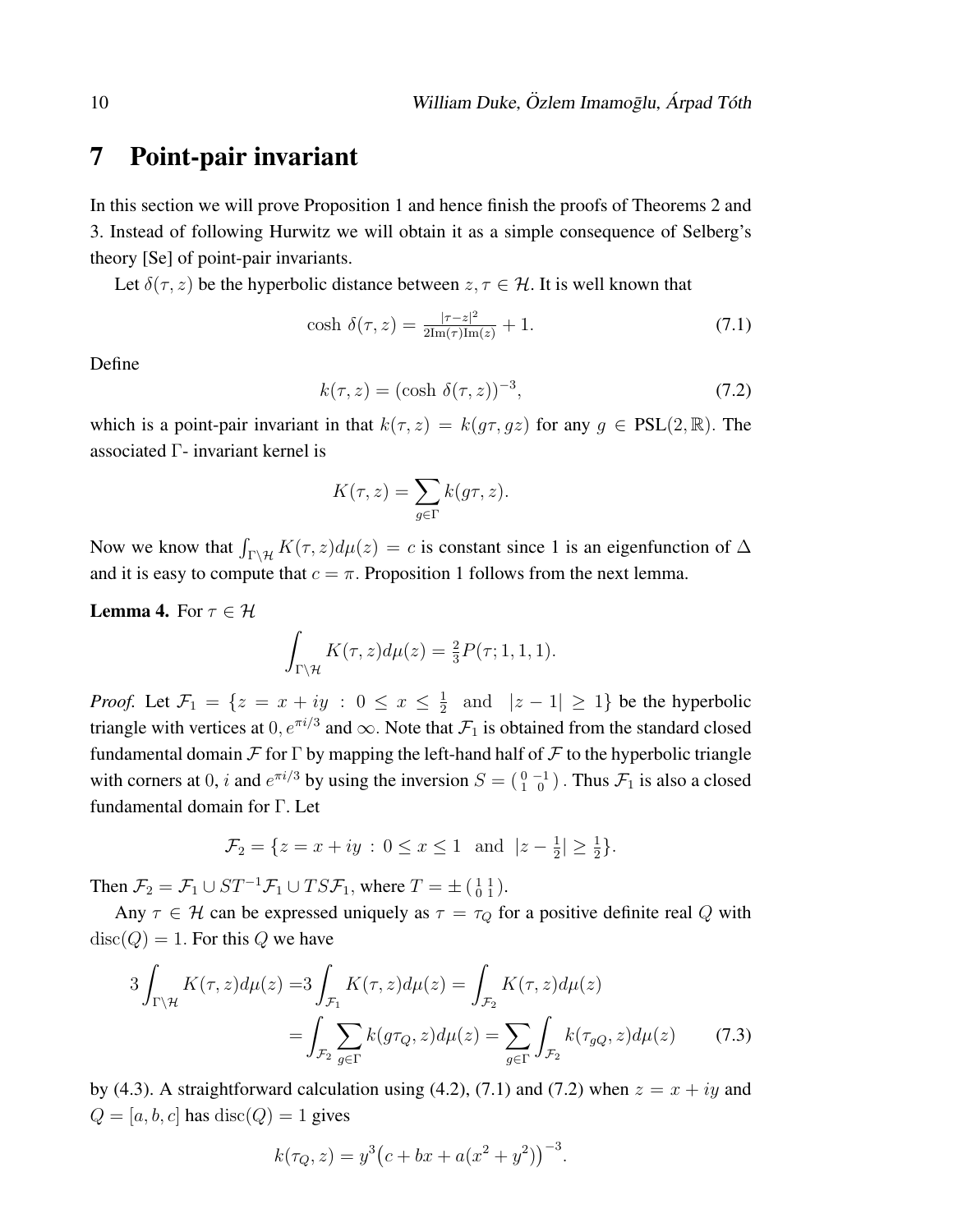By an elementary substitution

$$
\int_{\sqrt{\frac{1}{4}-(x-\frac{1}{2})^2}}^{\infty} \frac{y \, dy}{(c+bx+a(x^2+y^2))^3} = \frac{1}{4a(x(a+b)+c)^2},
$$

from which follows the evaluation

$$
\int_{\mathcal{F}_2} k(\tau_Q, z) d\mu(z) = \frac{1}{4Q(1,0)Q(0,1)Q(1,1)}.\tag{7.4}
$$

We apply this in  $(7.3)$  and refer to  $(5.4)$  to finish the proof.

This completes the proofs of Theorems 2 and 3.

## 8 Variations and extensions

As we alluded to above, Hurwitz generalized Theorem 2. His general formula for any integer  $m \geq 0$  can be written

$$
H(-d) = \frac{(m+1)}{6\pi} |d|^{m+\frac{3}{2}} \sum \frac{1}{a(a+b+c)c} \left( \frac{t_0 t_1}{a(a+b+c)} + \frac{t_1 t_2}{(a+b+c)c} + \frac{t_2 t_0}{ca} \right)^m,
$$
\n(8.1)

where the sum is over  $a > 0$  and  $d = b^2 - 4ac$  as before. Here he uses symbolic notation so we must replace  $t_0^{l_0} t_1^{l_1} t_2^{l_2}$  by 1 **1 1 1 1** 

$$
\frac{l_0! l_1! l_2!}{(l_0 + l_1 + l_2 + 2)!}
$$

everywhere in the expansion (even when  $m = 0$ ). We may group together any two monomials whose pattern of exponents can be permuted to one another since they yield the same sum over a, b, c (see the last statement of Lemma 1 and (5.5)). Taking  $m = 1$  yields  $(3.2)$  since the monomials have exponent patterns  $(1, 1, 0), (0, 1, 1)$  and  $(1, 0, 1)$ . The next case  $m = 2$  gives

$$
\frac{1}{w_d}h(d) = \frac{1}{120\pi}|d|^{\frac{7}{2}} \left( \sum \frac{1}{a^3(a+b+c)^3c} + \sum \frac{1}{a^3(a+b+c)^2c^2} \right). \tag{8.2}
$$

There are at least two ways to generalize our arguments to obtain (8.1). Both come down to applying the same technique to linear combinations of Poincaré series that are constant. One way these combinations can be obtained is by applying the Laplace operator repeatedly to  $P(\tau, 1, 1, 1)$  and using the following readily established formula:

$$
\Delta P(\tau; s_1, s_2, s_3) = \sigma(\sigma - 1)P(\tau; s_1, s_2, s_3) - 4s_1s_2P(\tau; s_1 + 1, s_2 + 1, s_3)
$$
  
- 4s\_1s\_3P(\tau; s\_1 + 1, s\_2, s\_3 + 1) - 4s\_2s\_3P(\tau; s\_1, s\_2 + 1, s\_3 + 1),

 $\Box$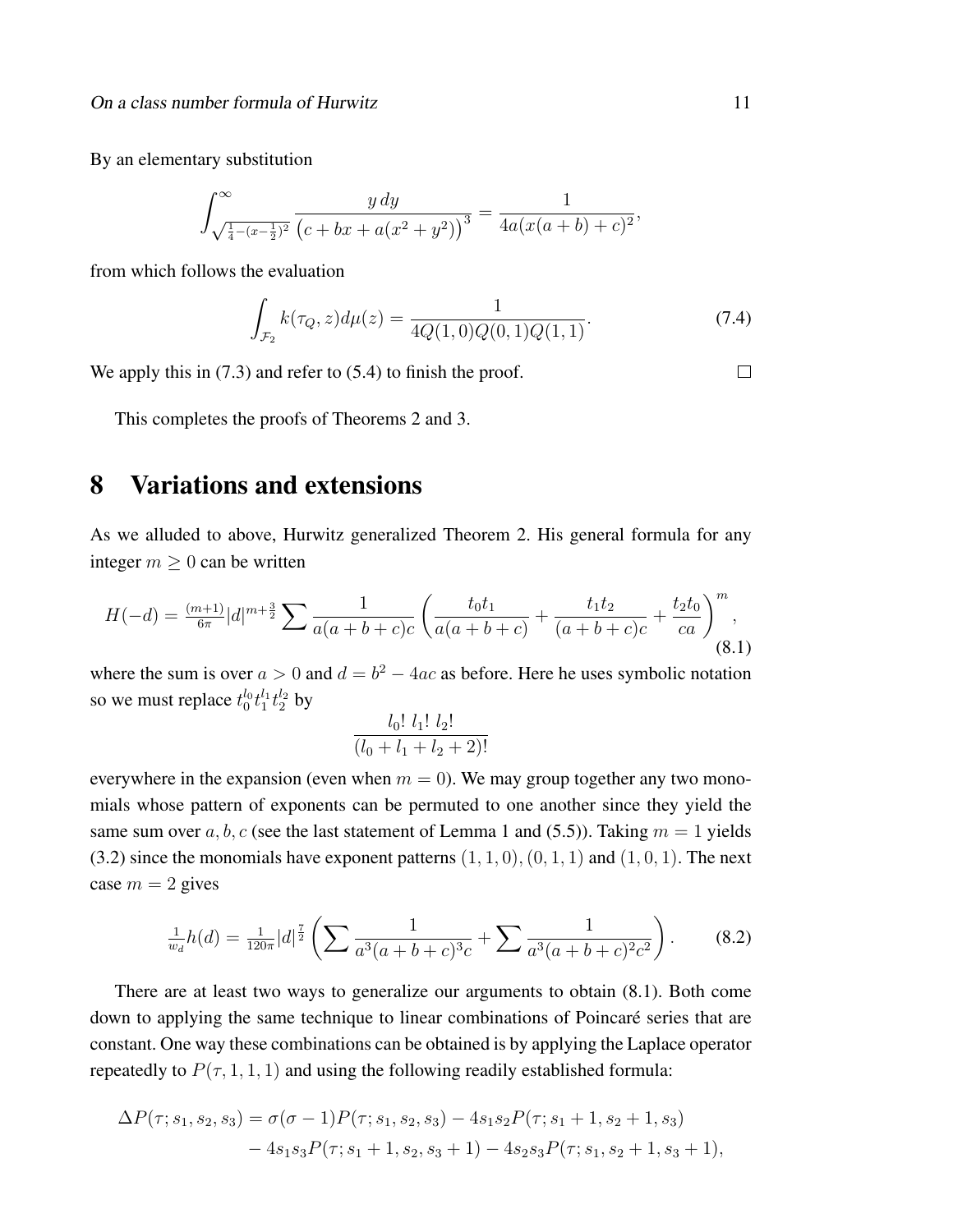where  $\sigma = s_1 + s_2 + s_3$ . By applying this together with Proposition 1 and using the symmetry of P in  $(s_1, s_2, s_3)$  from Lemma 1 we get

$$
P(\tau; 2, 2, 1) = \frac{3\pi}{4},\tag{8.3}
$$

from which (8.1) for  $m = 1$  follows. An inductive argument gives (8.1).

Another way to get these combinations that is closer to Hurwitz's method is to generalize (7.4) by using the point-pair invariant

$$
k_m(\tau, z) = (\cosh \delta(\tau, z))^{-(2m+3)}
$$

and the invariant kernel  $K_m(\tau, z) = \sum_{g \in \Gamma} k_m(\tau, gz)$ . We can show when  $\text{disc } Q = 1$  that

$$
\int_{\mathcal{F}_2} k_m(\tau_Q, z) d\mu(z) = \frac{T_m(a, b, c)}{(a(a+b+c)c)^{m+1}},
$$

where  $T_m(a, b, c)$  is a homogeneous polynomial with rational coefficients of degree m recursively given. Furthermore,

$$
\int_{\Gamma\setminus\mathcal{H}}K_m(\tau,z)d\mu(z)=\frac{\pi}{m+1},
$$

and we may proceed as before.

#### Proof of Formula (3.5)

The constant linear combinations of Poincaré series we get can be used in the indefinite case as well. Thus in order to prove formula (3.5) we apply the following analog of Lemma 2.

**Lemma 5.** For  $A, A', B, B' \in \mathbb{R}$  we have that

$$
\frac{2}{\pi} \int_0^\infty \frac{u^4 du}{(1+u^2)(A^2+A^2u^2)^2(B^2+B^2u^2)^2} = \frac{|A|(|B|+2|B'|)+|A'|(|B'|+2|B|)}{2(|A|+|A'|)^2(|B|+|B'|)^2(|AB'|+|A'B|)^3}.
$$

As before, putting the values from (6.3) into the formula of Lemma 5 and using (6.1), (4.6) and (8.3) yields that for  $d > 0$  a fundamental discriminant

$$
h(d) \log \epsilon_d = d^{\frac{1}{2}} R_2(d) + \frac{1}{3} d^{\frac{5}{2}} \sum_{\substack{a>0, b^2>d\\(2a+b)^2>d\\b^2-4ac=d}} \frac{3ab + 2ac + b^2}{(b+2a)^2 b^2 (b+2c)^3},
$$

where

$$
3R_2(d) = \sum_{\substack{b^2 > d \\ (2a-b)^2 < d}} \frac{a+b}{b^2} + \sum_{\substack{b^2 < d \\ (2a+b)^2 > d}} \frac{3a+b}{(2a+b)^2} + \sum_{\substack{b^2 < d \\ (2a+b)^2 < d}} \frac{a(b+6c)-b^2}{(b+2c)^3}.
$$
 (8.4)